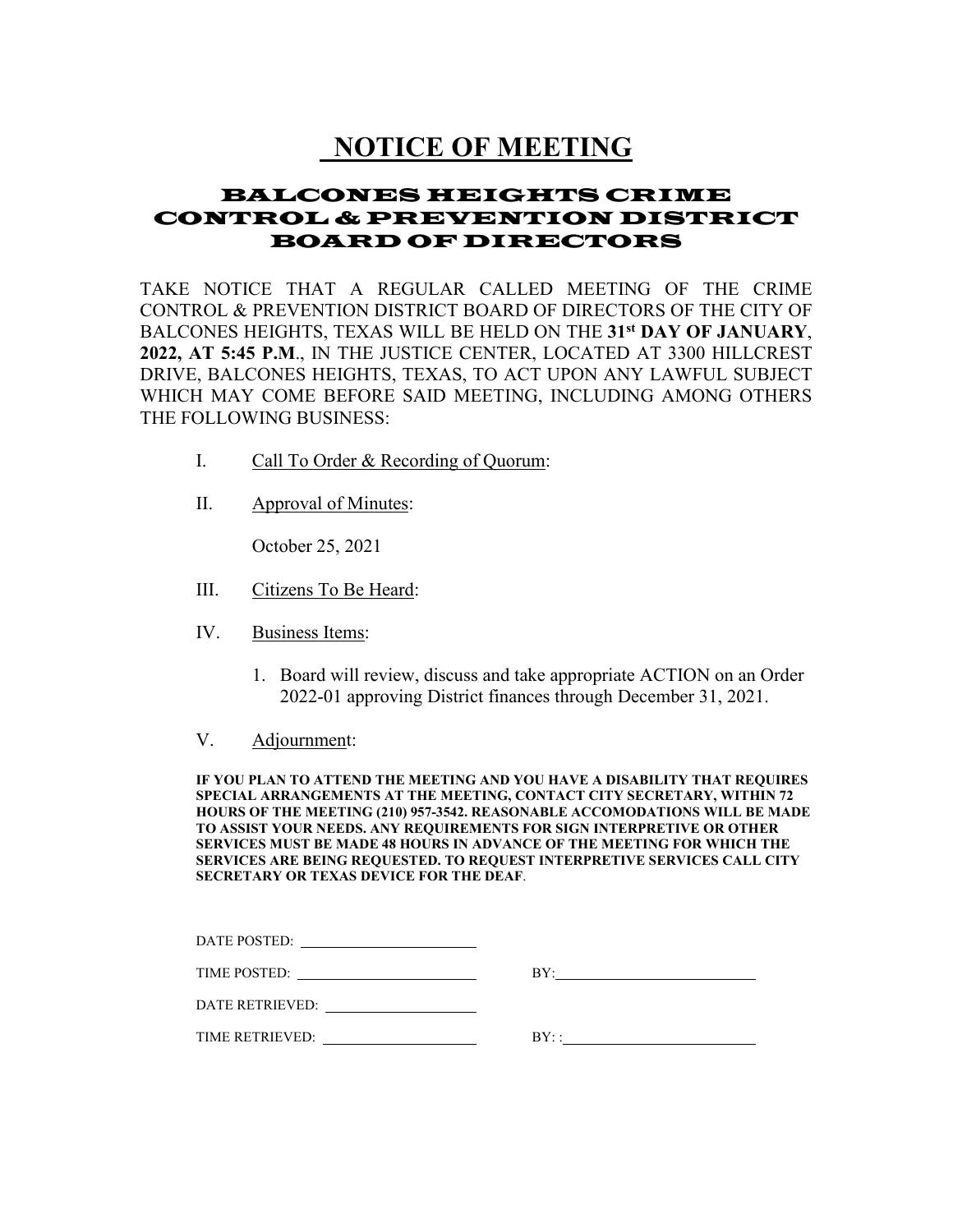## BALCONES HEIGHTS CRIME CONTROL & PREVENTION DISTRICT BOARD OF DIRECTORS 3300 Hillcrest Drive Balcones Heights, TX 78201

## MINUTES

DATE: October 25, 2021 TIME: 5:45 p.m.

| Members present:                                                               |                                                                                                                                                     | Juan Lecea | Suzanne de Leon<br>Stephen Lara<br>Lamar Gillian |                        | Gloria Cantu<br>Miguel C. Valverde |               |
|--------------------------------------------------------------------------------|-----------------------------------------------------------------------------------------------------------------------------------------------------|------------|--------------------------------------------------|------------------------|------------------------------------|---------------|
|                                                                                | Members absent:                                                                                                                                     | None       |                                                  |                        |                                    |               |
|                                                                                | Sign in Sheet:                                                                                                                                      | Mark Saenz |                                                  |                        |                                    |               |
| Ι.                                                                             | Call To Order & Recording of Quorum                                                                                                                 |            |                                                  |                        |                                    |               |
| Meeting was called to order and quorum was present.                            |                                                                                                                                                     |            |                                                  |                        |                                    |               |
| Π.                                                                             | <b>Approval of Minutes:</b>                                                                                                                         |            |                                                  |                        |                                    |               |
|                                                                                | Minutes, July 26, 2021                                                                                                                              |            |                                                  |                        |                                    |               |
| MOTION: Motion to approve the minutes of July 26, 2021.                        |                                                                                                                                                     |            |                                                  |                        |                                    |               |
| Motion by: Gloria Cantu<br>Seconded: Miguel Valverde<br>5/0/0<br><b>PASSED</b> |                                                                                                                                                     |            |                                                  |                        |                                    |               |
| III.                                                                           | Citizens To Be Heard                                                                                                                                |            |                                                  |                        |                                    |               |
| There were no citizens to be heard.                                            |                                                                                                                                                     |            |                                                  |                        |                                    |               |
| IV.                                                                            | <b>Business Items:</b>                                                                                                                              |            |                                                  |                        |                                    |               |
|                                                                                | 1. Board will review, discuss and take appropriate ACTION to adopt Order No.<br>2021-05 approving the District finances through September 30, 2021. |            |                                                  |                        |                                    |               |
| MOTION: I make a motion to approve finances through September 30, 2021.        |                                                                                                                                                     |            |                                                  |                        |                                    |               |
|                                                                                | Motion by: Suzanne de Leon                                                                                                                          |            |                                                  | Seconded: Gloria Cantu | 5/0/0                              | <b>PASSED</b> |
| V.                                                                             | Adjournment:                                                                                                                                        |            |                                                  |                        |                                    |               |
| Meeting was adjourned at 5:54 p.m.                                             |                                                                                                                                                     |            |                                                  |                        |                                    |               |
| Submitted by:                                                                  |                                                                                                                                                     |            |                                                  |                        |                                    |               |

Delia R. Sanchez City Secretary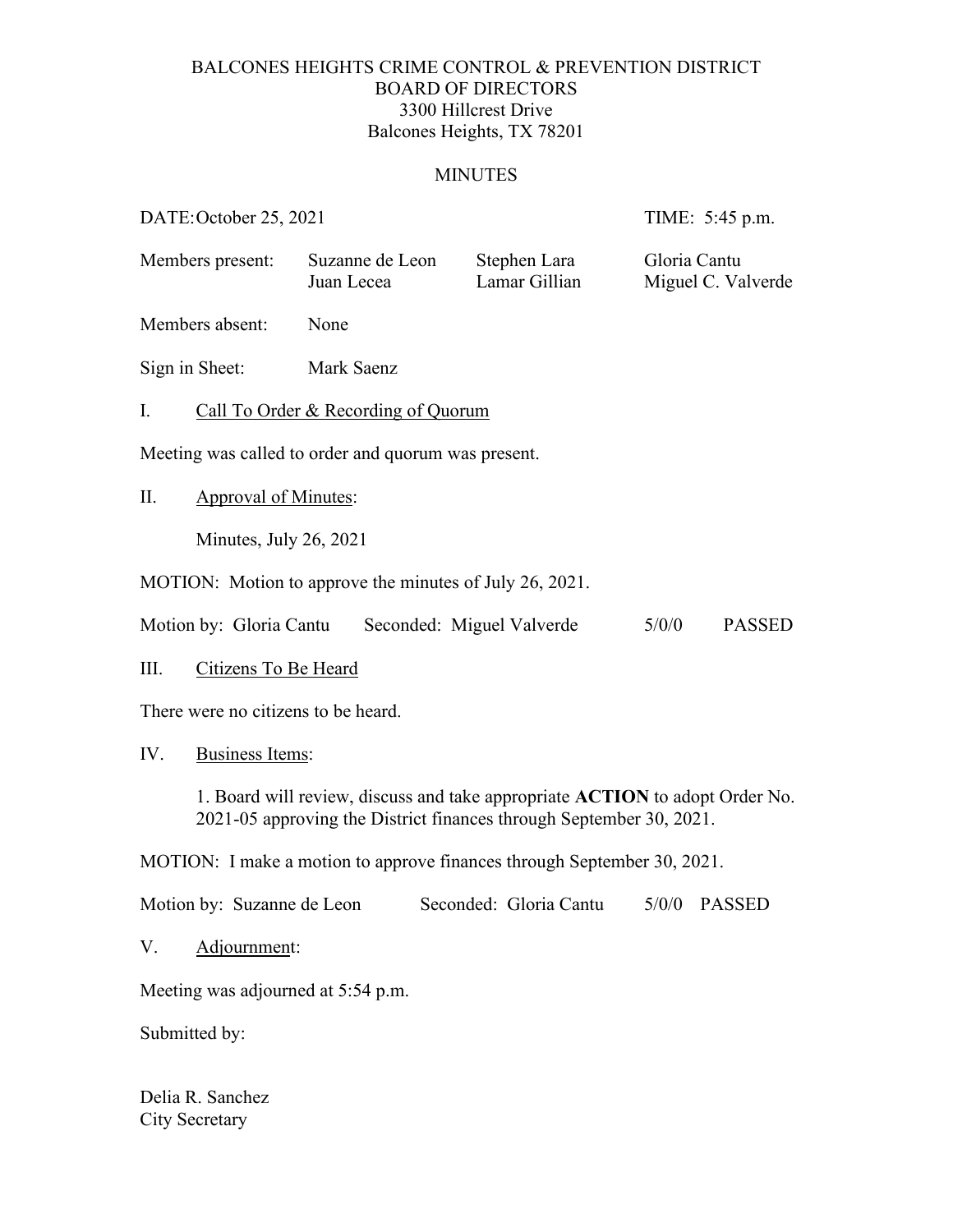#### **BALCONES HEIGHTS CRIME CONTROL & PREVENTION DISTRICT**

#### BOARD OF DIRECTORS

#### **ORDER NO. 2022-01**

#### **BY ORDER OF THE BOARD OF DIRECTORS OF THE BALCONES HEIGHTS, TEXAS CRIME CONTROL & PREVENTION DISTRICT:**

**WHEREAS**, the Board of Directors of the Balcones Heights Crime Control and Prevention District has, heretofore, entered into an Interlocal Agreement with the City of Balcones Heights, Texas to perform administrative services for the District, and

**WHEREAS**, pursuant to Sections 363.22(e) and 363.153 of the *Texas Local Government Code*, the Board of Directors shall manage, control and administer the Balcones Heights Crime Control and Prevention District Finances.

#### **NOW, THEREFORE, BE IT ORDERED BY THE BOARD OF DIRECTORS OF THE BALCONES HEIGHTS, TEXAS CRIME CONTROL & PREVENTION DISTRICT, that:**

The attached "Financial Report" of the Balcones Heights Crime Control and Prevention District for the period ending December 31, 2021, attached hereto, is hereby ratified and approved and the financial activity thereof is hereby authorized.

#### **PASSED, APPROVED, AND ADOPTED by the Board of Directors this the 31st day of January, 2022.**

Lamar Gillian President, BHCCPD

ATTEST:

Delia R. Sanchez Board Secretary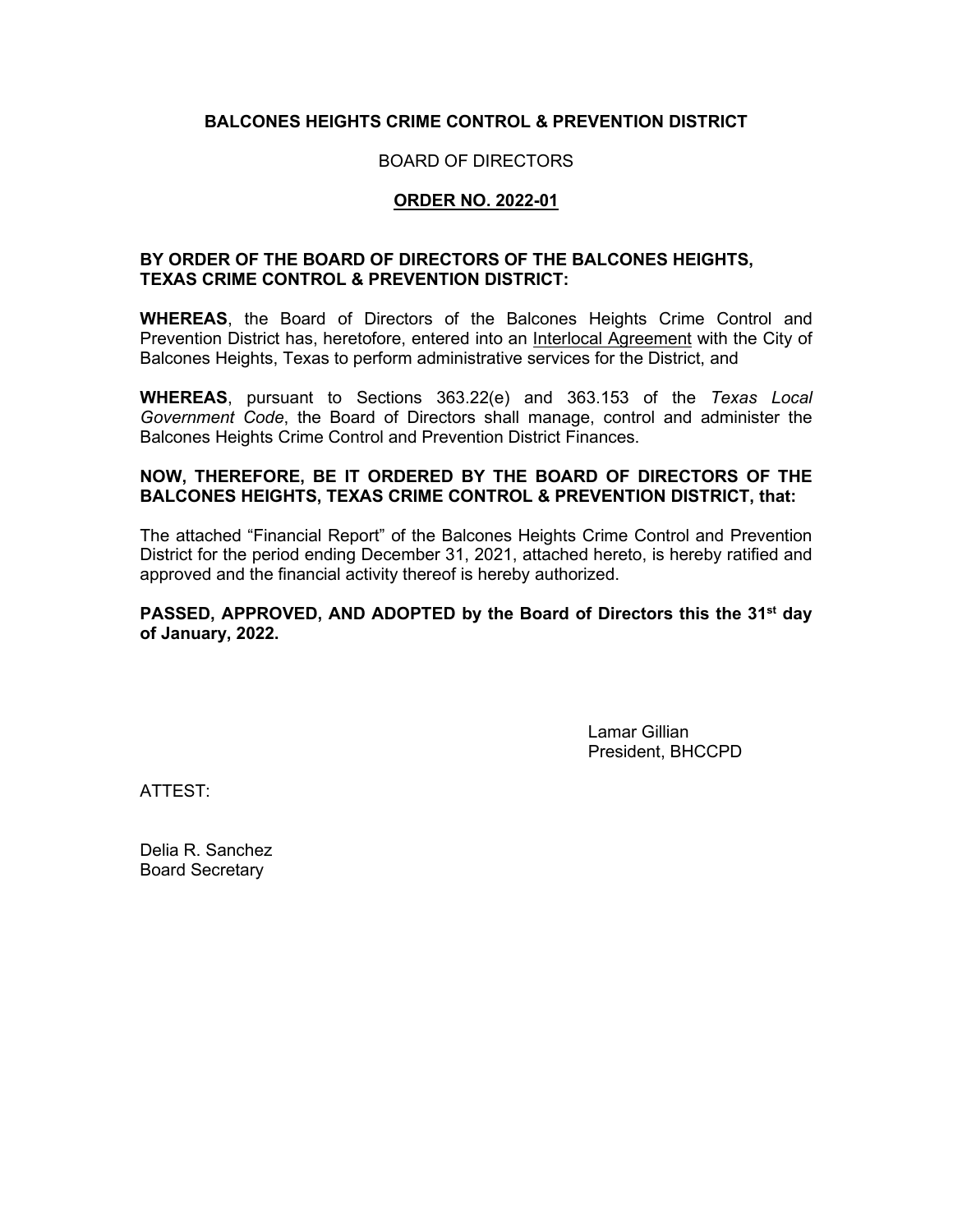#### **Balcones Heights Crime Control District Balance Sheet As of December 31, 2021**

## **ASSETS**

| Cash                 | 259.522 |
|----------------------|---------|
| Accounts Receivables | 36,608  |
| Investments          | 106.689 |
|                      |         |

Total Assets 402,819

## **LIABILITIES & FUND BALANCE**

|                                            | <b>Total Liabilities &amp; Fund Balance</b> | 402.819    |
|--------------------------------------------|---------------------------------------------|------------|
|                                            |                                             |            |
|                                            | <b>Total Fund Balance</b>                   | 480,165    |
| Unrestricted Fund Balance                  |                                             | 480,165    |
| <b>Restricted Fund Balance</b>             |                                             |            |
|                                            | Net Revenues & Expenses                     | (108, 839) |
|                                            | <b>Total Expenses</b>                       | 178,896    |
| <b>Facility Expenses</b><br>Capital Outlay |                                             | 31,402     |
| <b>Administrative Expenses</b>             |                                             |            |
| Salary Expenses                            |                                             | 147,494    |
|                                            | <b>Total Revenues</b>                       | 70,058     |
| Interest                                   |                                             |            |
| Sales Taxes                                |                                             | 70,049     |
|                                            | <b>Total Liabilities</b>                    | 31,492.38  |
| Accounts Payable                           |                                             | 31,492     |
|                                            |                                             |            |